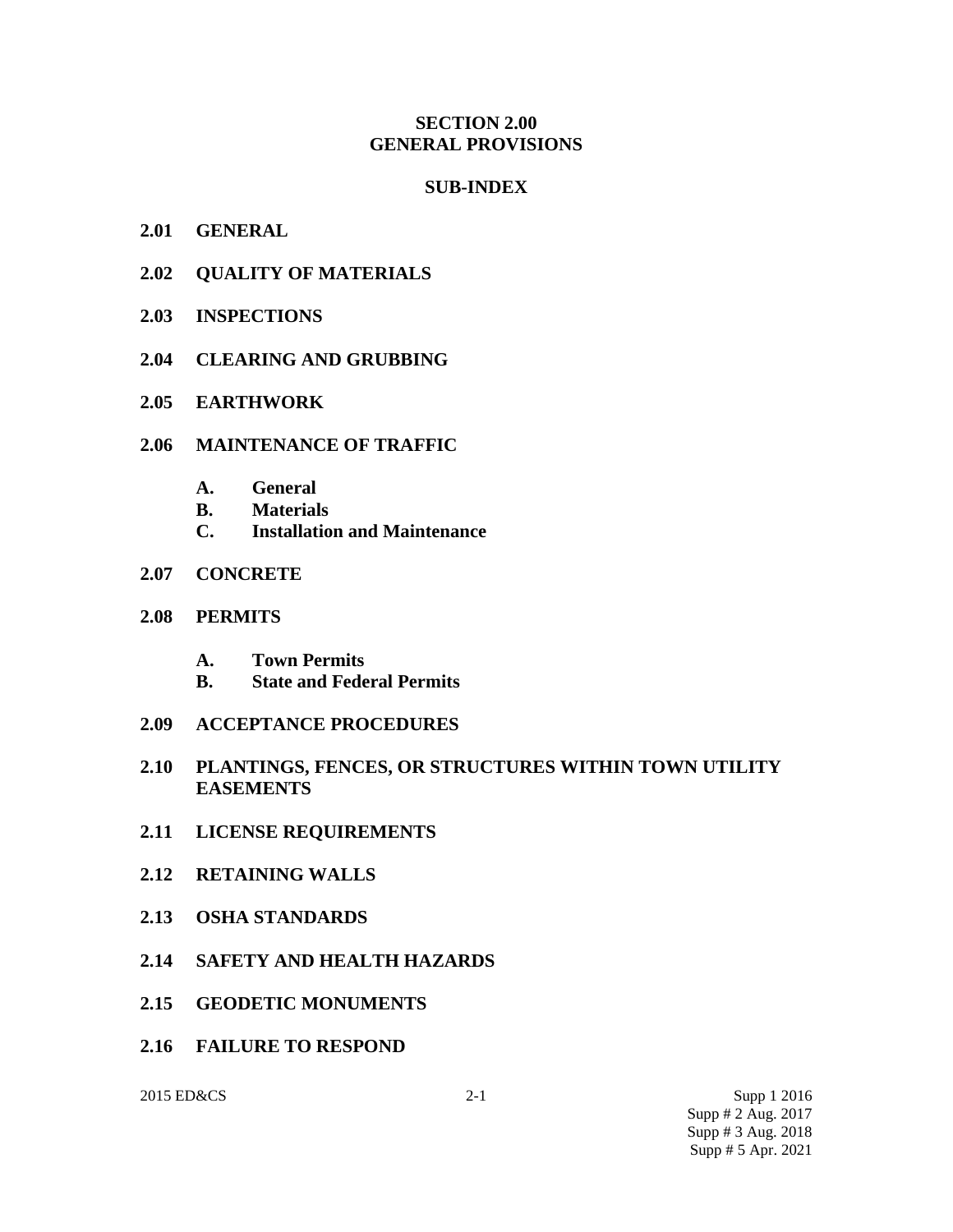- **2.17 DUMPSTER PADS**
- **2.18 CAR WASH STATIONS**
- **2.19 UNDERGROUND POWER**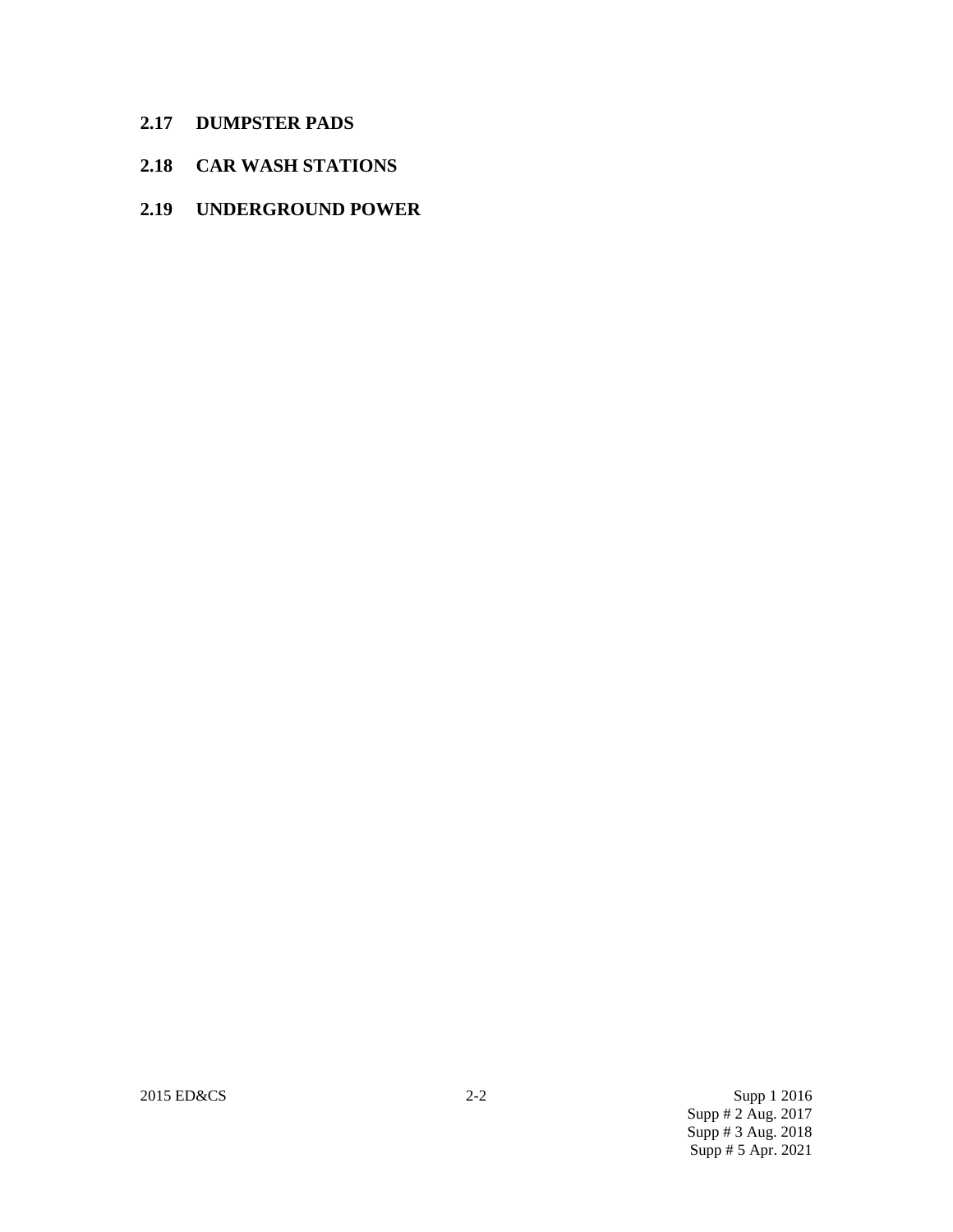### **SECTION 2.00**

### **GENERAL PROVISIONS**

### **2.01 GENERAL**

All construction, both Development and Town projects, shall conform to the requirements and dimensions on Town approved construction plans, the Town of Holly Springs Engineering Design and Construction Standards, and the Code of the Town of Holly Springs. The design of streets, water systems, sanitary sewer systems, storm drainage systems, dam design, and grading plans shall be signed and sealed by a licensed North Carolina Professional Engineer, Professional Land Surveyor, Architect or Landscape Architect in accordance with N.C. General Statute 89. All construction drawings shall be prepared using survey grade data in all areas where work is being proposed including utility crossings and other environmentally sensitive areas. In addition, refer to Section 9 of these standards "As-Built Drawing Requirements."

### **2.02 QUALITY OF MATERIALS**

It is the intent of this specification to provide materials of the highest standard known to the trade and to provide materials free from defects in workmanship and product. Equal materials not specified may be used if provided necessary documentation and samples necessary for the Engineer to determine their acceptability and ISSUE A WRITTEN APPROVAL are provided to him or her a MINIMUM of 14 DAYS before being brought onto the construction site. Current standards and/or the latest revisions shall apply in all cases where materials are described by these standards.

### **2.03 INSPECTIONS**

The Contractor shall provide the necessary manpower and equipment required as a part of the inspection process. The contractor shall notify the Inspector at least 24 hours prior to required inspections. The presence of the Engineer or Development Inspector at the work site shall in no way lessen the Contractor's responsibility for conformity with the plans and specifications. Should the Engineer or Construction Inspector accept materials, or work that does not conform with plans and specifications, whether from lack of discovery or for any other reason, it shall in no way prevent later rejection or corrections to the unsatisfactory materials or work when discovered. The Contractor shall have no claim for losses suffered due to any necessary removals or repairs resulting from the unsatisfactory work. Any work which has been covered without the Construction Inspector's approval, shall, at the Development Inspector's request, be uncovered and be made available for inspection at the Contractor's expense. Work performed before or after Town staff's normal work hours or during the weekend or Town holidays shall comply

2015 ED&CS 2-3 Supp 1 2016 Supp # 2 Aug. 2017 Supp # 3 Aug. 2018 Supp # 5 Apr. 2021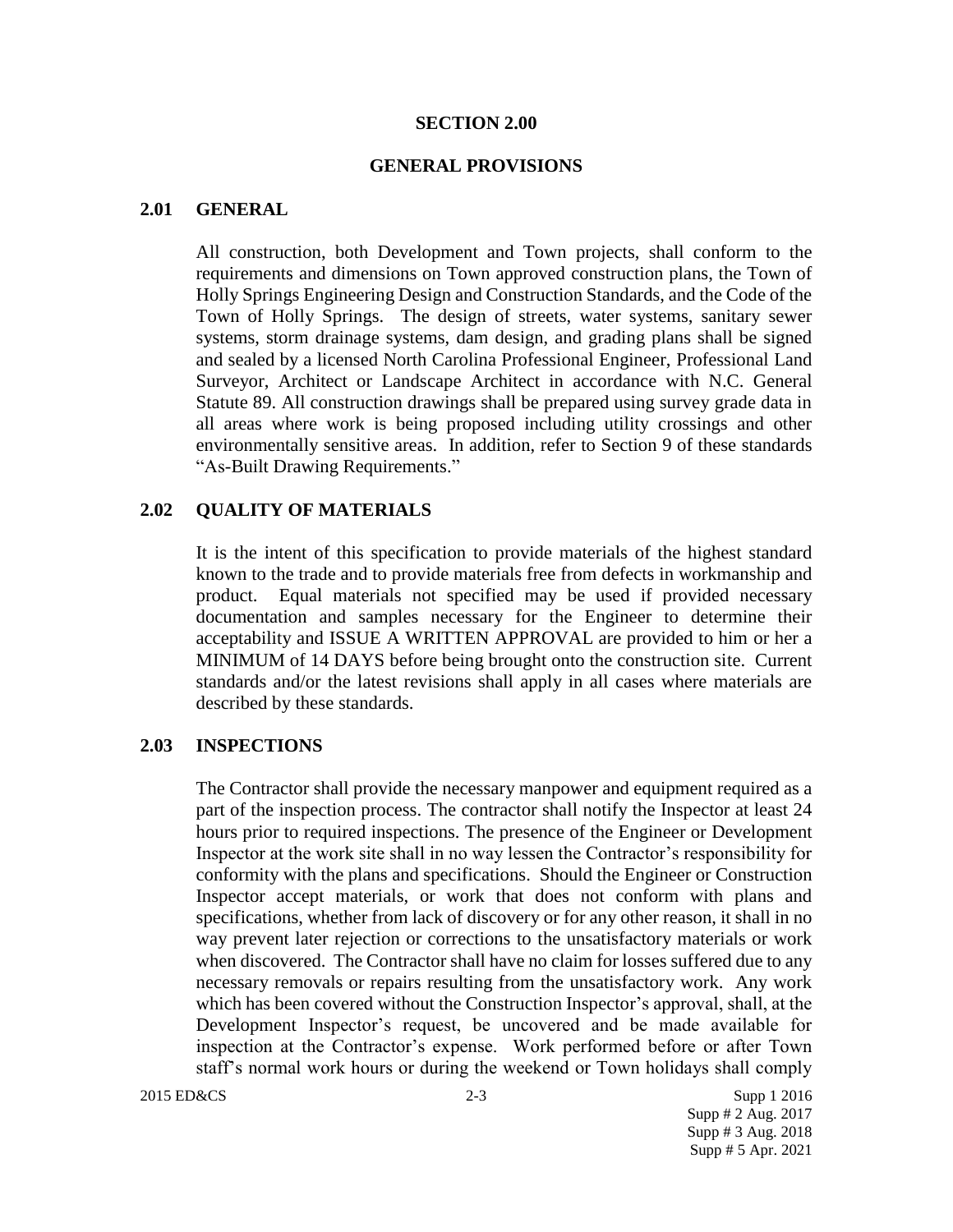with the Town Code and shall include only such tasks that do not require observation by a Development Inspector, unless previous arrangements have been made for overtime with the Town Inspection Services.

## **2.04 CLEARING AND GRUBBING**

The work of clearing and grubbing shall consist of the cutting, removal, and satisfactory disposal of all vegetation and all surface debris. Clearing and grubbing shall be conducted in a manner to prevent damage to vegetation that is intended to remain growing and to prevent damage to adjacent property. Tree protection fencing shall be installed to protect all areas that are to remain undisturbed or protected. Removal of root structure during the clearing and grubbing process requires an erosion control plan approval and Environmental Development Permit for all projects with 20,000, Sq Ft or greater of disturbed area as outlined in Section 4 of this document and Chapter 8, Article II of the Town Code of Ordinances.

## **2.05 EARTHWORK**

Earthwork shall be defined as removal of earth or soft rock from its natural location or as the depositing of such material into fills areas as designated on the plans.

Rock excavation shall be defined, in the opinion of the Engineer, as all ledge rock or boulders over 0.5 cubic yard that cannot be excavated without blasting.

Fill material shall be free from construction material, debris, frozen material, organic matter, other degradable materials, masonry, concrete, brick, other unsuitable materials or any materials, which would cause the site to be regulated as a landfill by the State. For the top 2 feet below finished sub grade, no fill material shall be used weighing less than 100 pounds per cubic foot. The top 2 feet of backfill material shall be free from stones greater than 4 inches.

For all areas under a proposed roadway, the top 12 inches of sub base, and the entire base course shall be compacted to a density of 100% maximum Standard Proctor dry density as determined by AASHTO method T99. For that portion of fill under roadways and extending at a slope of 1 to 1 beyond the back of curb, compact to a density of NO LESS THAN 95% of the maximum Standard Proctor dry density as determined by AASHTO method T99. Fill material shall be placed in lifts of 8 inches or less of uncompacted soil.

Other fill material shall be compacted to a density of NO LESS THAN 90% of the maximum Standard Proctor dry density as determined by AASHTO method T99. Backfill material shall be placed in lifts of 12 inches or less of uncompacted soil.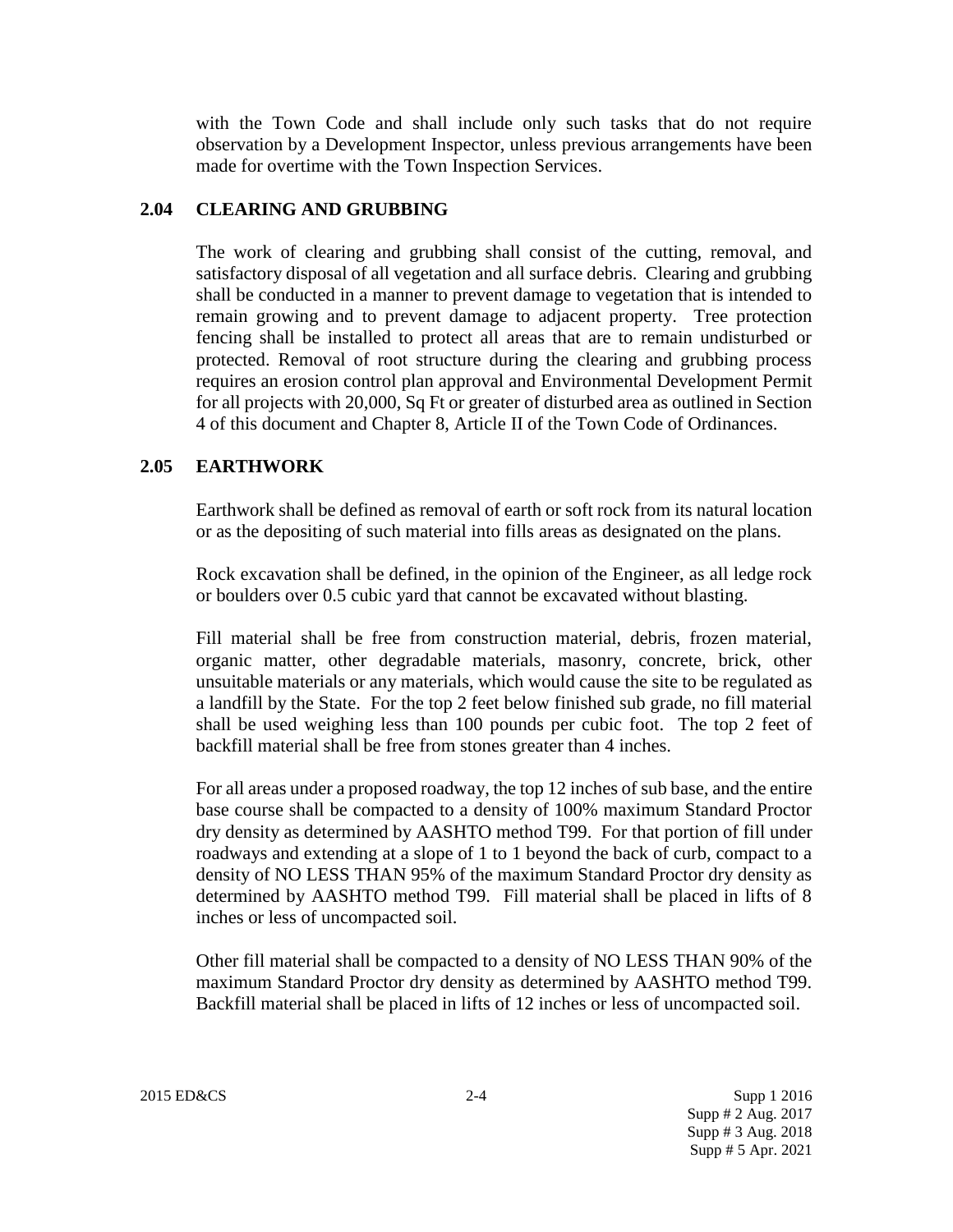In areas where landscaping and vegetation is proposed within the median or behind the back of curb, the top 12" of material shall be prepared to support installation and growth of landscaping and vegetation.

## **2.06 MAINTENANCE OF TRAFFIC**

## **A. General**

When construction occurs in a traffic zone, traffic control devices must be erected, maintained, relocated, and removed in accordance with the plans, specifications, NCDOT Supplement to the MUTCD, and the MUTCD. This requirement shall apply for all construction occurring on public streets, including construction or repairs by utility companies. The MUTCD referred to in this provision shall be the current edition of the Manual on Uniform Traffic Control Devices for Streets and Highways, as prepared by the National Advisory Committee on Uniform Traffic Control Devices, including all standard documents referred to in Section 1A-7 of the MUTCD.

Traffic control devices shall include but not be limited to signs, drums, barricades, cones, delineators, flashing arrow panels, temporary guardrail, temporary concrete median barrier, vehicle-mounted temporary impact attenuators, pavement marking, raised reflective pavement markers, flaggers, and pilot vehicles.

### **B. Materials**

Unless otherwise required, materials used in the fabrication and installation of construction traffic control devices shall be in accordance with the applicable provisions of the MUTCD.

All enclosed lens (Engineers Grade) sheeting required for use on traffic control devices shall have an identification mark on the surface. This mark signifies that the sheeting meets the requirements of Federal Specification L-S-300C for Minimum Reflectivity 1 Sheeting and Tape. The identification mark shall not interfere with the function of the device, but shall be visible both day and under illumination at night without the use of special devices.

### **C. Installation and Maintenance**

Existing public streets or highways shall be kept open to traffic at all times by the Contractor unless permission to close the street, or portions thereof, is granted by the Executive Director of Utilities and Infrastructure Services.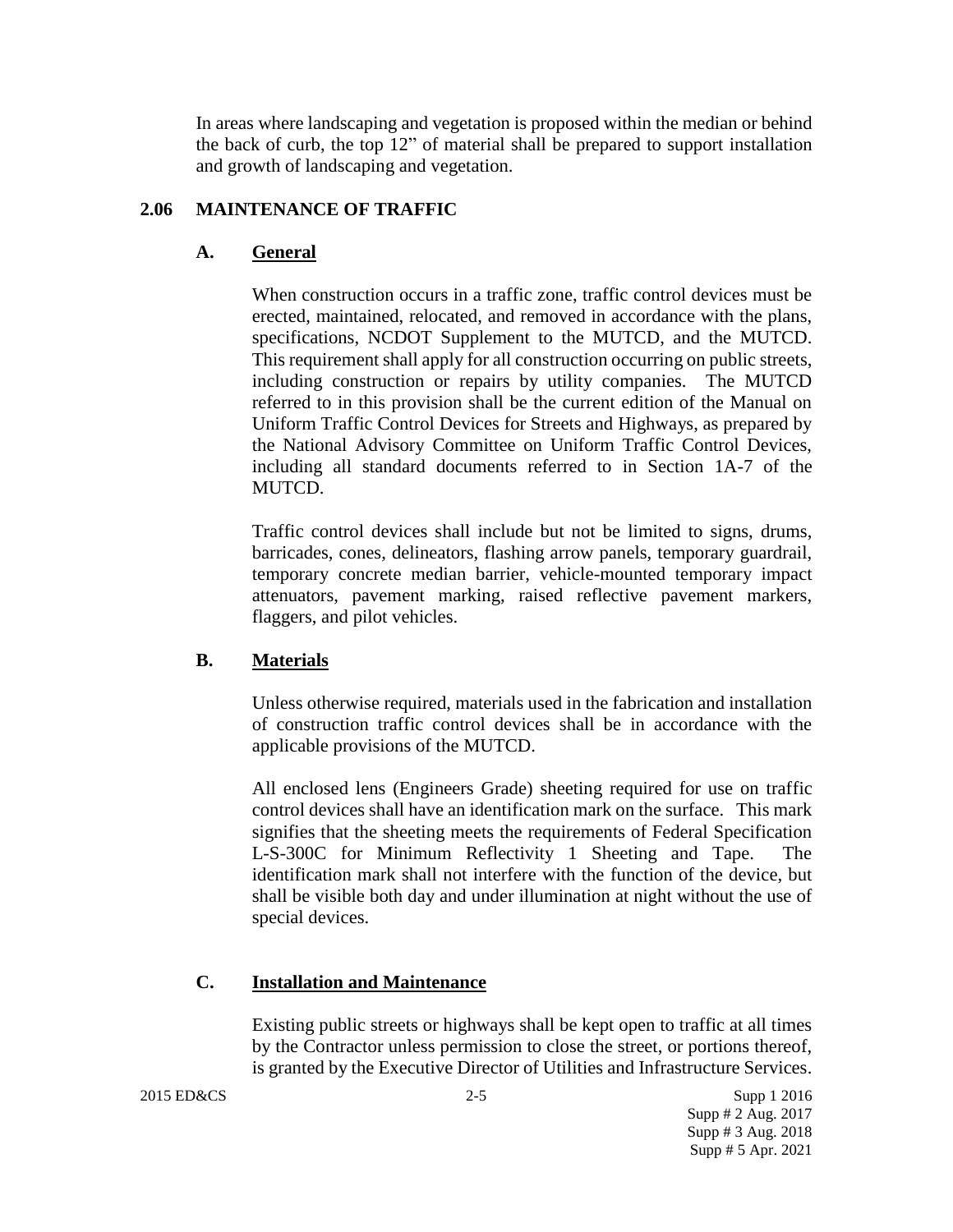The Town of Holly Springs Police Department must be contacted BY THE CONTRACTOR A MINIMUM OF 24 HOURS before any streets are closed or partially closed.

Work on any project shall not start until all traffic control devices required for the particular work activity are properly installed.

Traffic control devices shall be properly maintained, relocated as necessary, cleaned and operated during the time they are in use. During periods when use of the devices is not warranted, they shall be removed from the work area, covered, or otherwise positioned so that they do not convey their message to the traveling public.

The location, legends, sheeting, dimension, number of supports, and horizontal and vertical placement of warning signs, barricades, and other traffic control devices shall be as required by the plans or the MUTCD.

Weeds, brush, trees, construction materials, equipment, etc., shall not be allowed to obscure any traffic control device in use.

Competent and properly trained, attired, and equipped flaggers, using "stop" and "slow" paddles shall be provided when two-way traffic cannot be maintained.

The Contractor shall assume full responsibility for the continuous and expeditious maintenance or replacement of all construction-warning signs, barricades, and other traffic control devices. The Contractor shall continuously review and maintain all traffic control measures to assure that adequate provisions have been made for the safety of the public and workers. Failure to maintain all traffic control devices in a satisfactory condition shall be cause for suspension of construction operations until proper traffic control is re-established.

### **2.07 CONCRETE**

Concrete shall be only plant-mixed or transit-mixed concrete conforming to ASTM C33 for aggregates and to ASTM C94 for ready-mixed concrete. Any concrete poured that has a slump over 4 inches as per ASTM C143, or has a batched time of more than 90 minutes, will be considered unacceptable. Concrete shall not be deposited on frozen sub grade. Concrete shall not be poured when the air temperature is falling below  $40^{\circ}$ F and the predicted low temperature for the succeeding 24-hour period is less than  $32^{\circ}$ F. All concrete when placed in the forms shall have a temperature of between  $50^{\circ}$  and  $90^{\circ}$ F and shall be maintained at a temperature of not less than  $50^{\circ}$ F for at least 72 hours for normal concrete and 24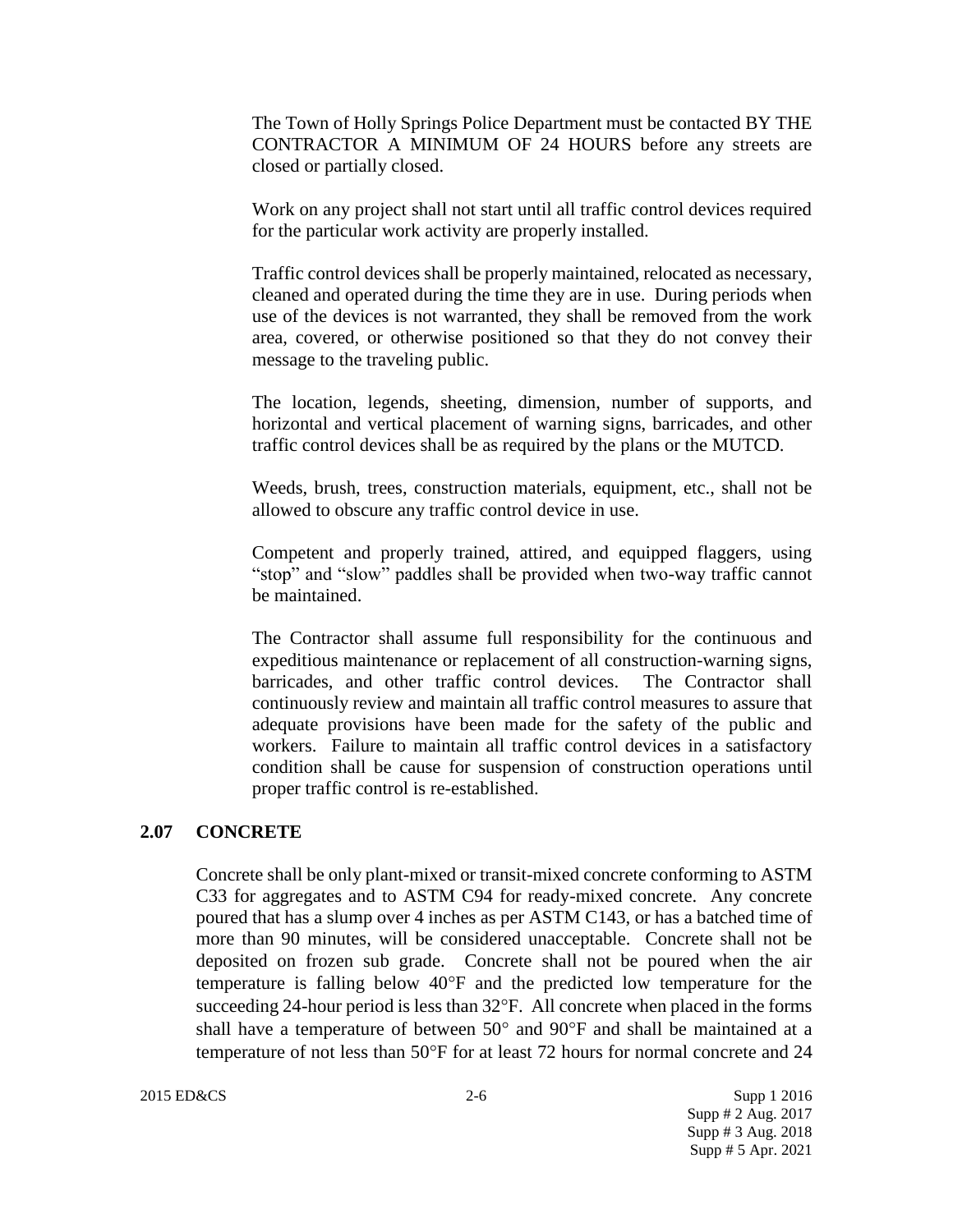hours for high early strength concrete, or for as much time as is necessary to secure proper rate of curing and designed compressive strength.

Concrete shall be air entrained with 5-7% air. Retarders and accelerators shall be used only as directed by the Engineer.

## **2.08 PERMITS**

Prior to construction of any project, it is the responsibility of the Owner/Developer to insure that any applicable permits from the Town, County, and State and Federal Governments are obtained. Following is a list of the most common permits and/or approvals required:

## **A. Town Permits**

- 1. **Construction Drawing Approval:** Every construction site within the Town of Holly Springs shall require the approval of a construction drawing by the Engineering Department. A preconstruction conference shall also be required prior to the beginning of construction.
- 2. **Work Permit**: The creation of excessive noise associated with the construction that is regulated under this document, including but not limited to, erection, alteration, repair or demolition of any earthmoving activities, land clearing activities, street paving, or utility construction in a residential or business district, other than between the hours of 7:00 a.m. and 6:00 p.m. Monday through Friday, and between the hours of 8:00 a.m. and 6:00 p.m. on Saturdays shall require approval by the Utilities and Infrastructure Services. The applicant shall designate an individual person or persons in control of the construction who shall be responsible for seeing that the activity complies with the terms of the approval.
- 3. **Driveway Permit**: A Driveway Permit is required for all new residential and non-residential driveways on existing Town-maintained streets. The location of the driveway shall be shown on a plot plan. This permit may be obtained from the Executive Director of Utilities and Infrastructure Services.
- 4. **Burning Permit**: A Burning Permit shall be obtained a minimum of 24 hours prior to any burning. This permit may be obtained from the Town of Holly Springs Fire Department for a fee.
- 5. **Blasting Permit**: A Blasting Permit is required any time there is to be Transportation, use or storage of explosive materials. This permit is required a minimum of 24 hours in advance of any explosive materials or blasting agents being transported into the corporate limits of the Town. This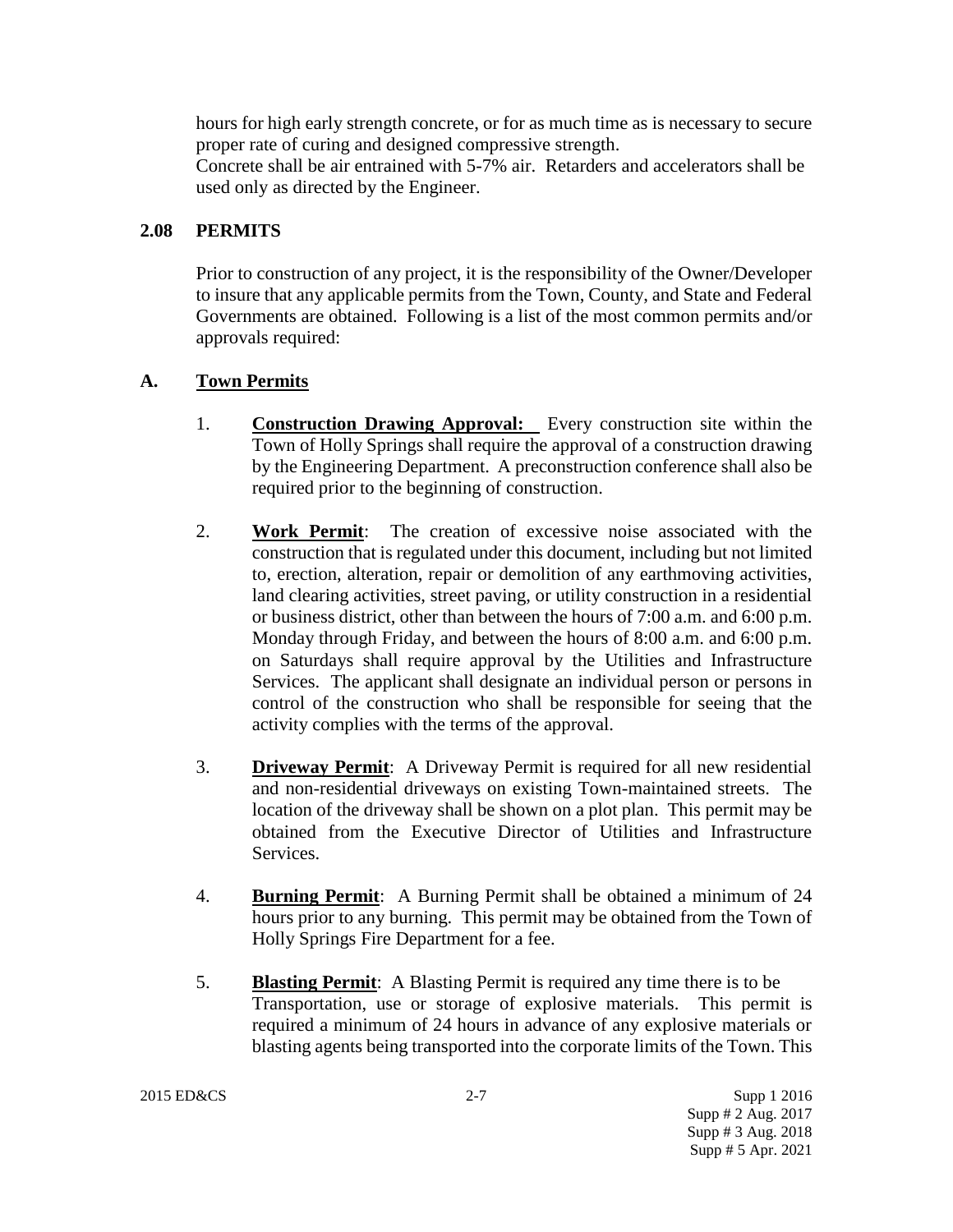permit may be obtained from the Town of Holly Springs Fire Department for a fee.

- 6. **Town of Holly Springs Encroachment Agreement**: An Encroachment Agreement shall be obtained from the Executive Director of Utilities and Infrastructure Services for any work within the right of way of Town maintained streets. This includes (but is not limited to) utility installations, cuts and bores, irrigation systems, driveway modifications (such as paving or constructing a new driveway), and sidewalk modification. All repairs proposed for construction shall be in conformance with the Town of Holly Springs Engineering Design and Construction Standards. A fee may be charged for this permit if the work requires an inspection. Any encroachment within the right-of-way without approval from the Executive Director of Utilities and Infrastructure Services will be considered a trespass and will be prosecuted criminally.
- **7. Environmental Development Permit:** An Environmental Development Permit is required whenever a project requires the approval of the Chapter 8 Article II. Soil Erosion & Sedimentation Control, Stream & Wetland Protection, Land Disturbance, Article III. Flood Damage Prevention, and Article V. NPDES Phase II Post-Construction Stormwater of the Holly Springs, NC Code of Ordinances. Holly Springs after all applicable environmental approvals (Erosion Control Plan, Post-Construction Stormwater Management Plan or Floodplain Development/Flood Study) have been granted by the Town, prior to any grading or site work may issue the Environmental Development Permit. No building permits will be issued by the Town until a Certificate of Compliance (indicating that all erosion and sedimentation control measures are installed) is issue by the Town.
- 8. **Timbering Plan:** A separate timbering plan is required for timbering or forestry activities that meet the criteria outlined in: Chapter 8 Article IV. Timbering of the Holly Springs, NC Code of Ordinances and Section 7.11 Forestry Activity, Timbering Operations and Site Clearing of the Unified Development Ordinance. Encroachment into buffer or tree save areas must be permitted by the Utilities and Infrastructure Services or the Department of Planning & Zoning as specified in the ordinances, and be in compliance with Town of Holly Springs Unified Development Ordinance Section 7.06 (D)(4)(e) Environmental Buffer Areas; 2003 N.C. Sess. Law Ch. 73, § 5.1; and North Carolina Administrative Code 15A NCGS 02B.0233 Neuse River Basin: Nutrient Sensitive Waters Management Strategy: Protection and Maintenance of Existing Riparian Buffers.

Other departments of the Town of Holly Springs may require additional permits.

2015 ED&CS 2-8 Supp 1 2016

 Supp # 2 Aug. 2017 Supp # 3 Aug. 2018 Supp # 5 Apr. 2021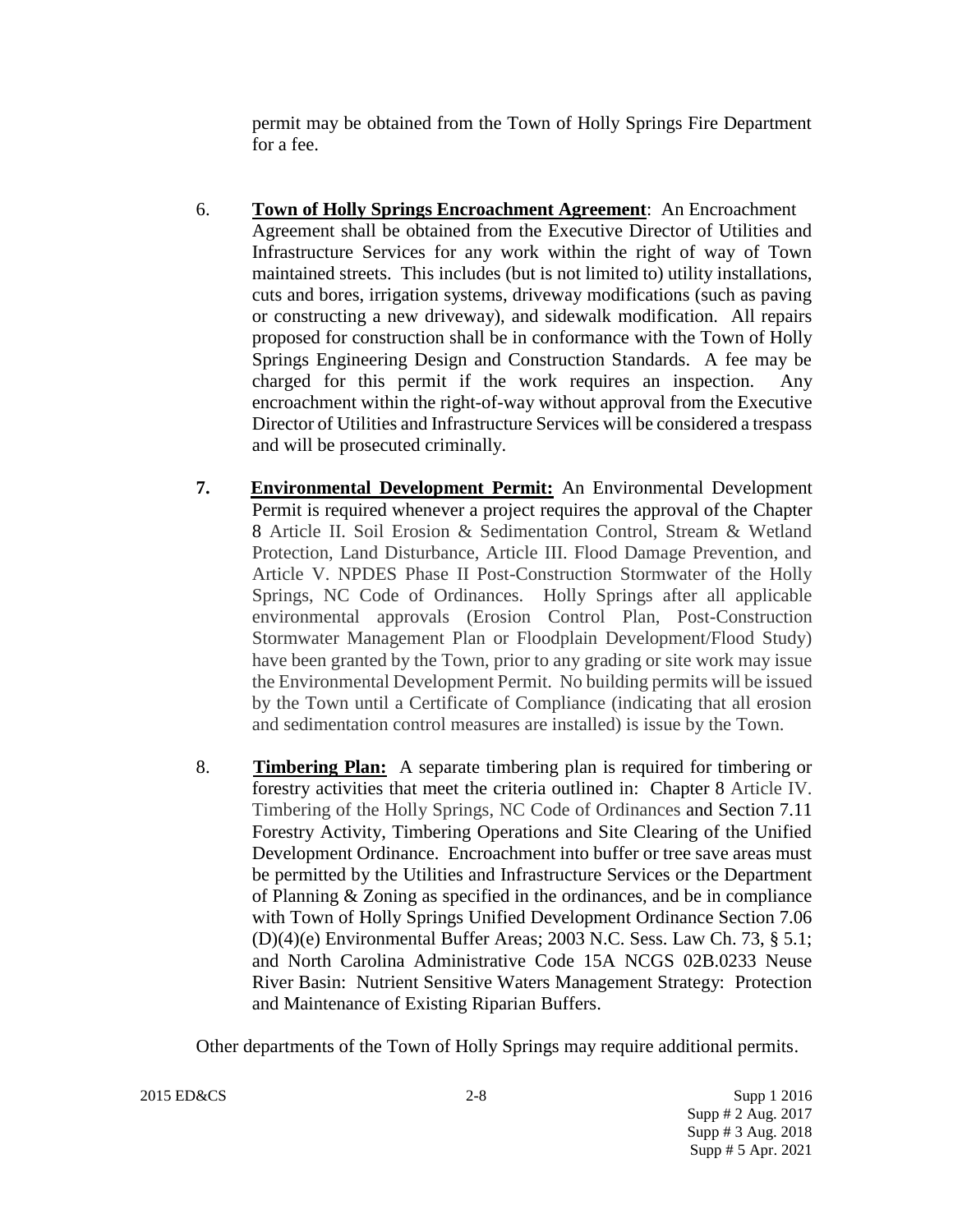## **B. State and Federal Permits**

Applications for State Permits are to be submitted for Town approval before submission to the applicable State agency, or as indicated below. **It is the responsibility of the Owner/Developer to ensure all permit applications, fees, and final plans are submitted and approvals obtained by the appropriate agency, after Town Board, Technical Review Committee and/or Town staff approval. All applicable permits MUST BE OBTAINED PRIOR TO ANY CONSTRUCTION**.

- 1. **Sanitary Sewer System Extension**: For any proposed extension of the public sanitary sewer system or for the construction of a privately maintained sanitary sewer collection system, a Sanitary Sewer Extension Permit from the North Carolina Department of Environmental Quality Division of Water Resources, must be obtained. The application for the permit should be submitted for Town approval sometime after Town approval of construction drawings for the project. Three copies of the application, a set of plans, and any pump station or gravity sanitary sewer calculations are required for approval by the Town. Fee schedules and application forms may be obtained from the Town of Holly Springs website. As-builts and a P.E. certification for the system must be provided to the Construction Inspector prior to the sanitary sewer system being placed in service. The Town for any project shall not provide sewer capacities until respective sewer permits for the project are issued from the state. Sewer extension permits shall expire within one year of issuance if construction has not begun. The Town may limit the number of units, which are permitted in any development, or development phase at any one time.
- 2. **Water System Extension**: For all public water line extensions, a Water Main Extension Permit from the North Carolina Department of Environmental Quality Division of Water Resources must be obtained. The application for a permit should be submitted for Town approval sometime after approval of construction drawings for the project. Three copies of the application, a set of plans, and any flow calculations are required for approval by the Town. Application forms may be obtained from the Town website. The permit fee is based on linear footage. As-builts and a P.E. certification must be provided to the Construction Inspector prior to the water system being placed in service. Water capacities shall not be provided by the Town for any project until respective water permits for the project are issued from the state. Water extension permits shall expire within one year of issuance if construction has not begun. The Town may limit the number of units, which are permitted in any development, or development phase at any one time.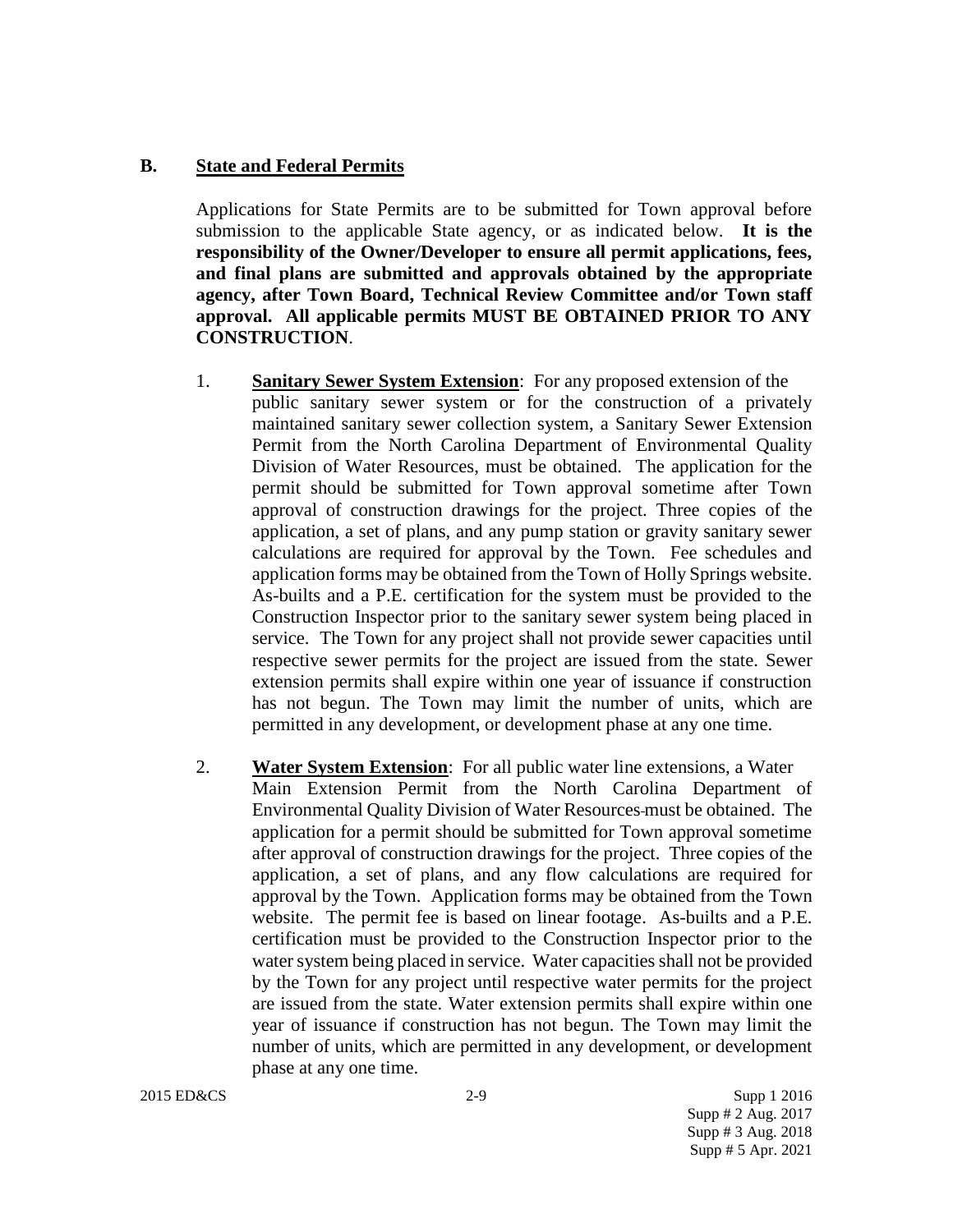- 3. **North Carolina Department of Transportation Encroachment Forms and Driveway Permit:** When any part of the project will encroach on NCDOT right of way, an encroachment form must be submitted and approved by NCDOT prior to construction. All encroachment applications and driveway permits require 5 sets of plans and 5 copies of the encroachment form. Fee schedules and encroachment forms are available from the NCDOT.
	- a) For installation of utilities a 3-party agreement between the Developer, the Town of Holly Springs and the NCDOT is required. The fee is determined by NC DOT.
	- b) For roadway widening, sidewalk installation, addition of curb and gutter, storm drainage, etc., a 2-party agreement between the Developer and the NCDOT is required. Before submitted to NC DOT, the Town must first approve proposed improvement plans. The fee is determined by the NCDOT.
	- c) Driveway Permits must be obtained prior to the installation of any driveway cuts to be made on a State maintained road. These permits must be approved by the Town before submittal to NC DOT. The fee is determined by the NCDOT.
- 4. **North Carolina Division of Water Resources and United States Army Corps of Engineers Permits:** Appropriate permits for impacts to jurisdictional streams, wetlands and riparian buffers is required for all projects. Permits shall be for all impacts associated with the entire project as defined by a master type plan, unless approval by the Utilities and Infrastructure Services. Copies of approval letters and corresponding maps must be provided prior to construction drawing approval unless approved by the Executive Director of Utilities and Infrastructure Services. USGS stream information and Wake County Soil Survey information for all projects are required at initial construction drawing submittal. An Environmental Development Permit will not be issued for any plan that reflects a discrepancy in the location of the Neuse River Buffer unless the buffer shown on the plan is more conservative, or NCDEQ-DWR has approved the new location of the buffer.
- 5. **Federal Emergency Management Agency (FEMA) & NCDPS:**  Encroachment into floodplains which appear on a Flood Insurance Rate Map (FIRM) and/or Flood Risk Information System (FRIS) by the FEMA and the NC Floodplain Mapping Program must comply with the Town of Holly Springs Flood Damage Prevention Ordinance, the NCDPS, Division of Emergency Management, Risk Management Section. Final versions of approved studies, map, digital files and as-built information shall be submitted to the Utilities and Infrastructure Services for historical reference.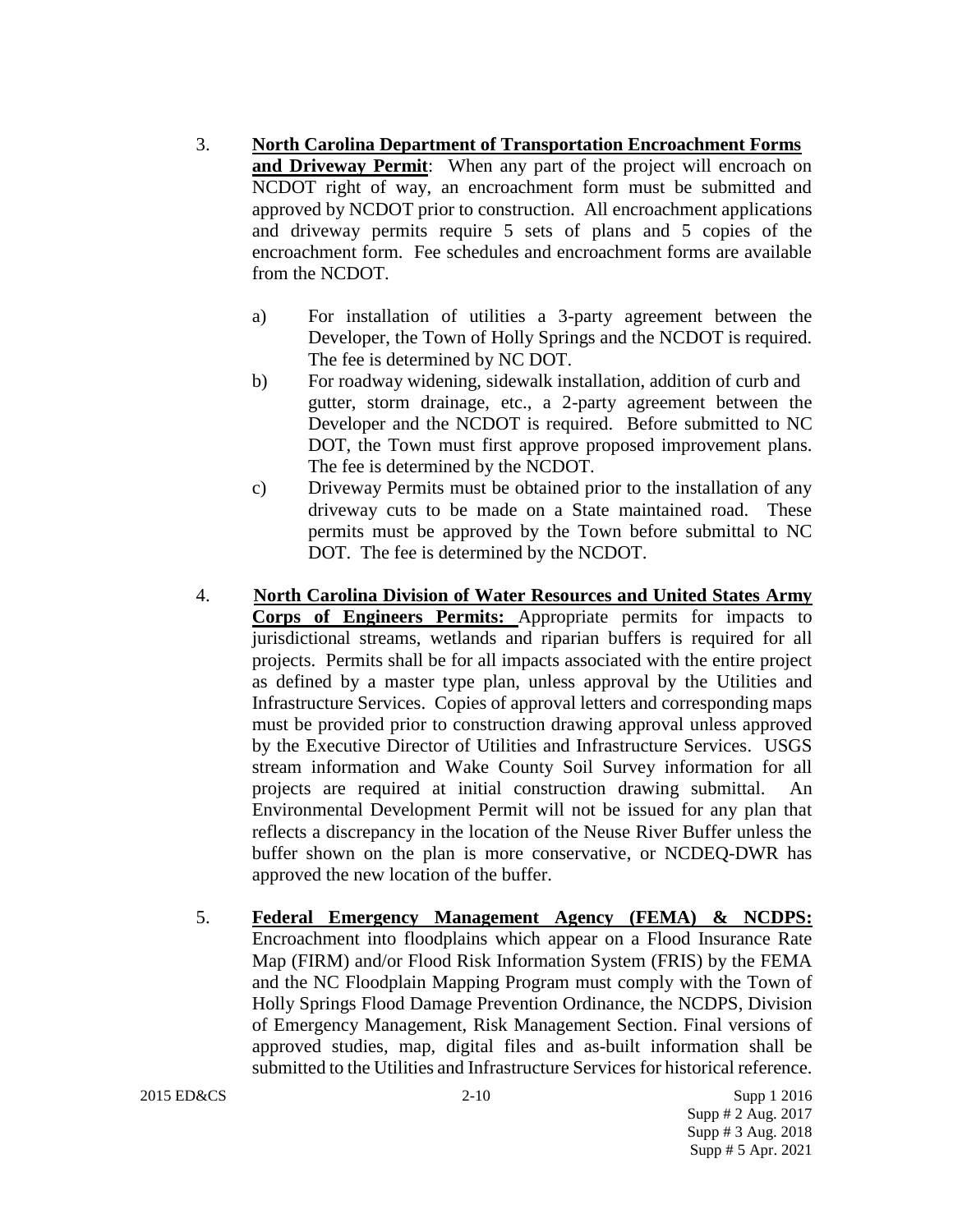## **2.09 ACCEPTANCE PROCEDURES**

All improvements intended for public maintenance are eligible for acceptance by the Town of Holly Springs following the procedures outlined below:

- 1. After the installation of improvements in accordance with the Town Engineering Design and Construction Standards, and with plans approved by the Town Board and Executive Director of Utilities and Infrastructure Services, the Owner/Developer or designee shall contact the Construction Inspector to schedule a warranty inspection. Note that this inspection must be performed prior to recordation of a final plat for the project.
- 2. The Engineering Department will respond with a punch list within 10 working days from the punchlist inspection date.
- 3. The Owner/Developer or designee must complete all items indicated on the punch list, and any additional items noted, within 60 days of the date of the warranty inspection, for the Town to accept the infrastructure and begin one-year warranty. The Owner/Developer or designee must then request another warranty inspection if more than 60 days passes before the punchlist work is complete.
- 4. In accordance with UDO, plats will be withheld on any project that does not receive a Beginning of One Year Warranty Acceptance Letter.
- 5. Upon the acceptable completion of all punch list items and payment of any outstanding fees, the Owner/Developer or designee will receive a Beginning of One Year Warranty letter from the Town of Holly Springs. This acceptance begins a warranty for materials and workmanship of not less than 1 year in duration from the date of acceptance. The warranty will be to the Town from the Owner/Developer or designee. The Town will perform routine maintenance during the warranty period. In Triassic soil areas, an additional extended one-year warranty is required. Reference Section 3-J.
- 6. A warranty bond is required to guarantee the workmanship and materials during the warranty period. Refer to the Town UDO Section 9.05f for more information.
- 7. Sixty days before the end of the warranty period, the Owner/Developer or Designee shall request a final (end of one-year warranty) inspection from the Construction Inspector.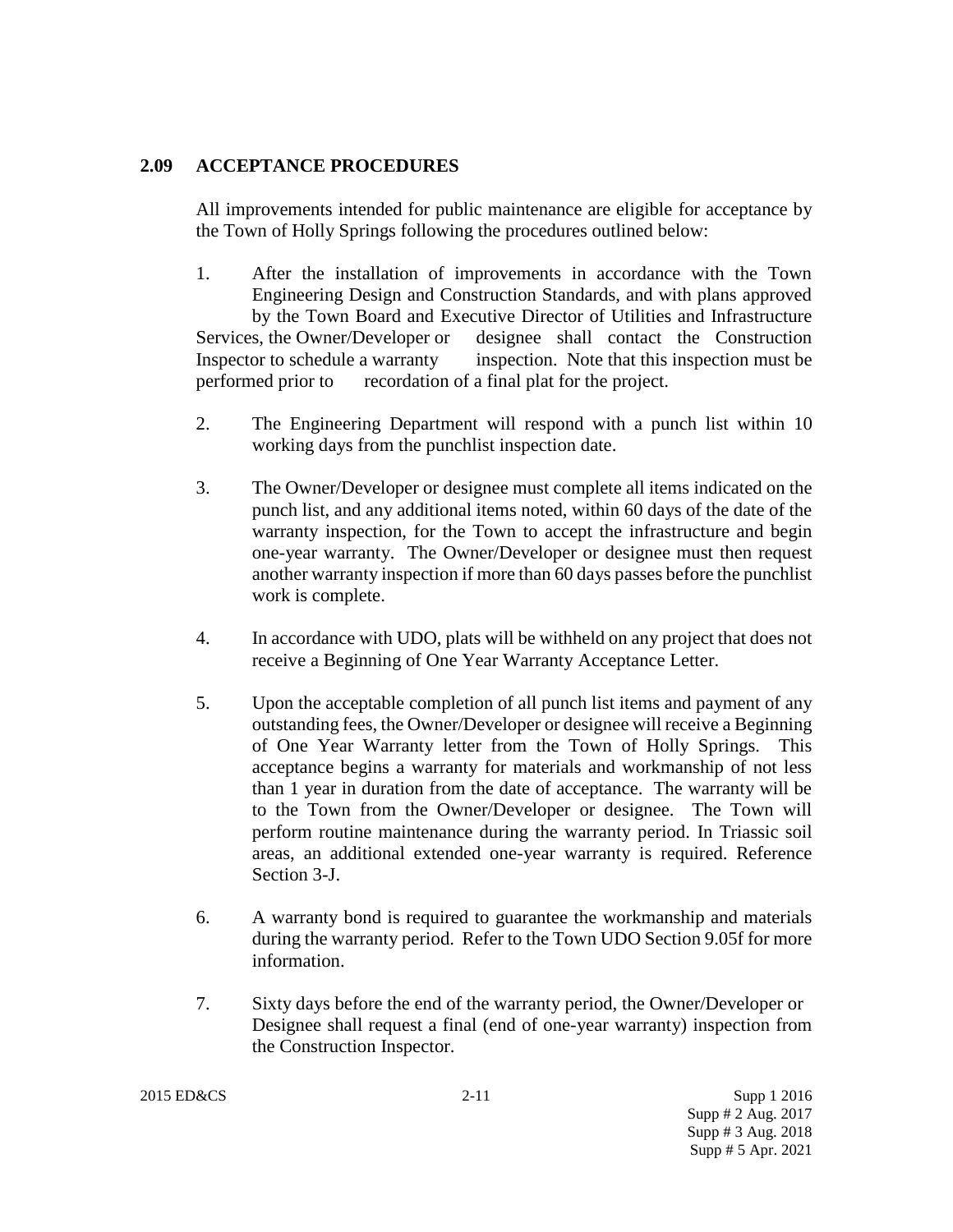- 8. The Engineering Department will respond with a punch list on workmanship or materials within 30 days of the request.
- 9. The Owner/Developer or designee must complete all items indicated on the punch list, and any additional items noted, within 60 days of the final inspection. The Owner/Developer or designee must request another final inspection if more than 60 days passes before the punchlist work is complete.
- 10. Upon the acceptable completion of all final punchlist items, the Owner/Developer or designee will receive a final evaluation of One Year Warranty Acceptance Letter from the Engineering Department. The Town will begin total maintenance of the project as of the date of the letter.
- 11. In accordance with UDO, building permits may be withheld on any project that does not have an End of One Year Warranty Acceptance Letter by the time 90% of the building permits are issued for the project.

Until an End of One Year Warranty Acceptance Letter has been issued, all materials and workmanship are the responsibility of the Owner/Developer. The Town does not accept post-construction stormwater management devices for maintenance. The surety and operation & maintenance process are outlined in Section 8 of this document and in accordance with Chapter 8, Article VI. NPDES Phase II Post-Construction Stormwater Ordinance of the Holly Springs, NC, Town Code of Ordinances.

# **2.10 PLANTINGS, FENCES, OR STRUCTURES WITHIN TOWN UTILITY EASEMENTS**

An "easement" shall mean any area to which the Town has unlimited access for servicing utility lines. Any plantings installed within an easement may be damaged or destroyed during the course of servicing. The Town will not be liable for any damage to plantings, fences, accessory structures located either within an easement or in any manner restricting access to the easement. Further, the Town shall not be liable for any incidental or consequential damage caused by the Town's removal of any structure impairing the easement. Any contractor or landowner who has impaired the easement by allowing an obstruction to be placed on the easement shall indemnify and hold harmless the Town for any resulting incidental or consequential damages. The Town will reseed as necessary any bare or disturbed soil for erosion control purposes.

Small and medium shrubs, groundcovers, or grasses may be planted by the property owner within an easement (subject to the preceding paragraph) and as long as those planting do not inhibit access of the easement with required equipment by the Town and/or its agents.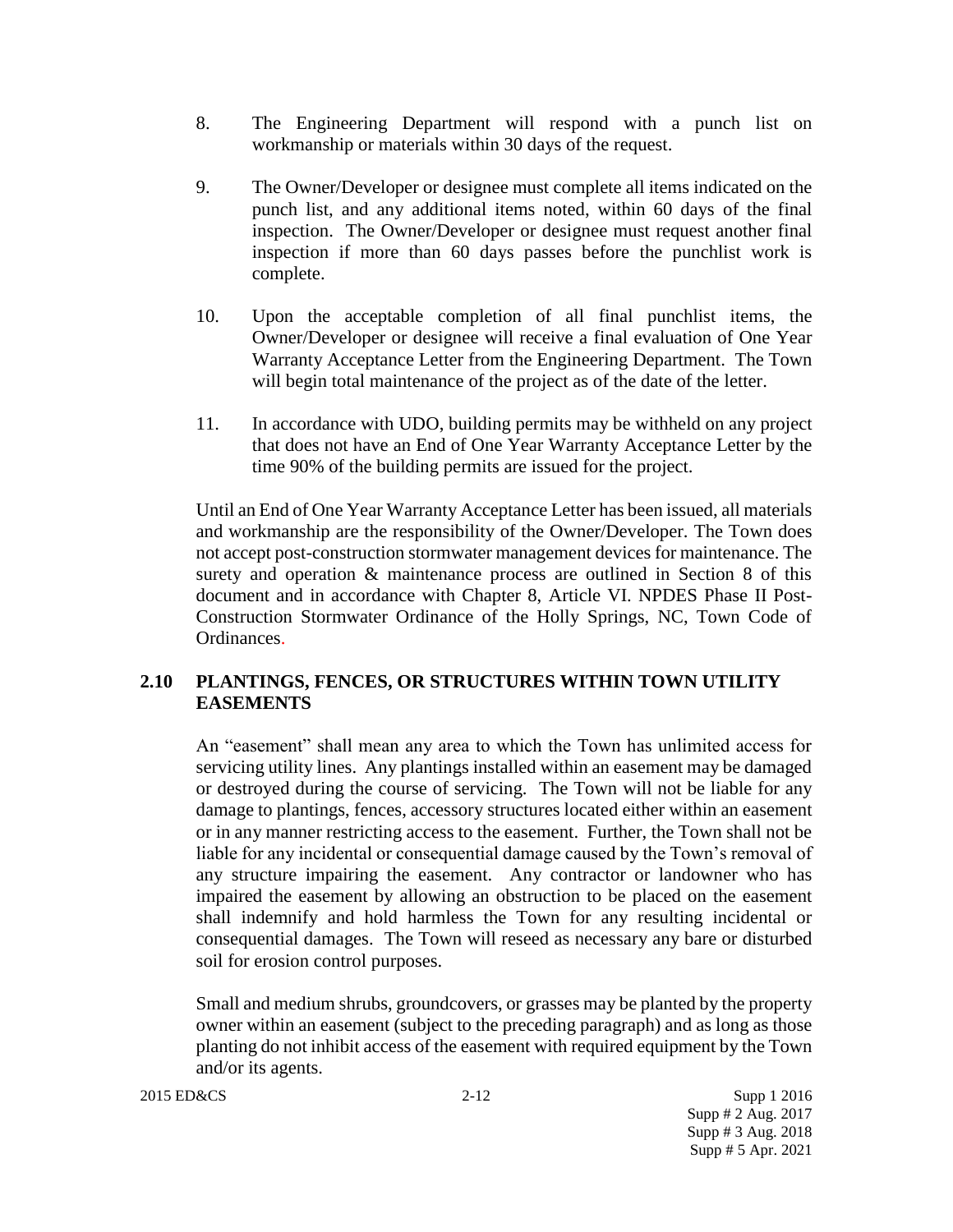Small trees (under 30 feet in height at maturity) may be planted a minimum of 10 feet from the centerline of the closest utility pipeline within the easement or 10 feet from the center of the easement, whichever is greater, and subject to the preceding paragraphs. Small trees as defined above shall include redbuds, fringe tree, serviceberry, crape myrtle, golden raintree, hawthorn, hornbeam, saucer or star magnolia, sassafras, smoke tree, sourwood, and sumac.

Large trees, fences, gates, or any type of structures (e.g. retaining walls or utility sheds) shall not be placed within any Town utility easement. Drainage Easements are private easements maintained by the property owner, requirements for private drainage easements is outlined in Section 8 of this document.

## **2.11 LICENSE REQUIREMENTS**

All Contractors performing any construction activity involving the Town of Holly Springs utility system or street system shall be licensed to practice general contracting in the State of North Carolina. The Contractor shall be classified in the appropriate area of license for the type of construction to be performed and shall not perform construction activity which exceeds the limitations of the designated Contractor's license.

## **2.12 RETAINING WALLS**

All retaining walls with a height of 4 feet or greater must be designed by either an Architect or Professional Engineer and shall be signed and sealed. The location of all retaining walls shall be shown on the construction drawings. Retaining walls including supports, foundations, reinforcement and any other wall appurtenances are not allowed within Town of Holly Springs right-of-way or easements. All necessary permits (e.g., building permit) must be obtained prior to any construction associated with retaining walls. Safety rails or fencing may also be required. Any public utility extend through retaining walls must be located inside steel encasement. Encasements shall extend 10' beyond retaining wall, foundation/footings and/or reinforcements or other appurtenances.

### **2.13 OSHA STANDARDS**

All Contractors and their employees must comply with all OSHA standards while working on Town projects, while on Town of Holly Springs property or rights of way, and for all development projects within the Town of Holly Springs.

### **2.14 SAFETY AND HEALTH HAZARDS**

2015 ED&CS 2-13 Supp 1 2016 Supp # 2 Aug. 2017 Supp # 3 Aug. 2018 Supp # 5 Apr. 2021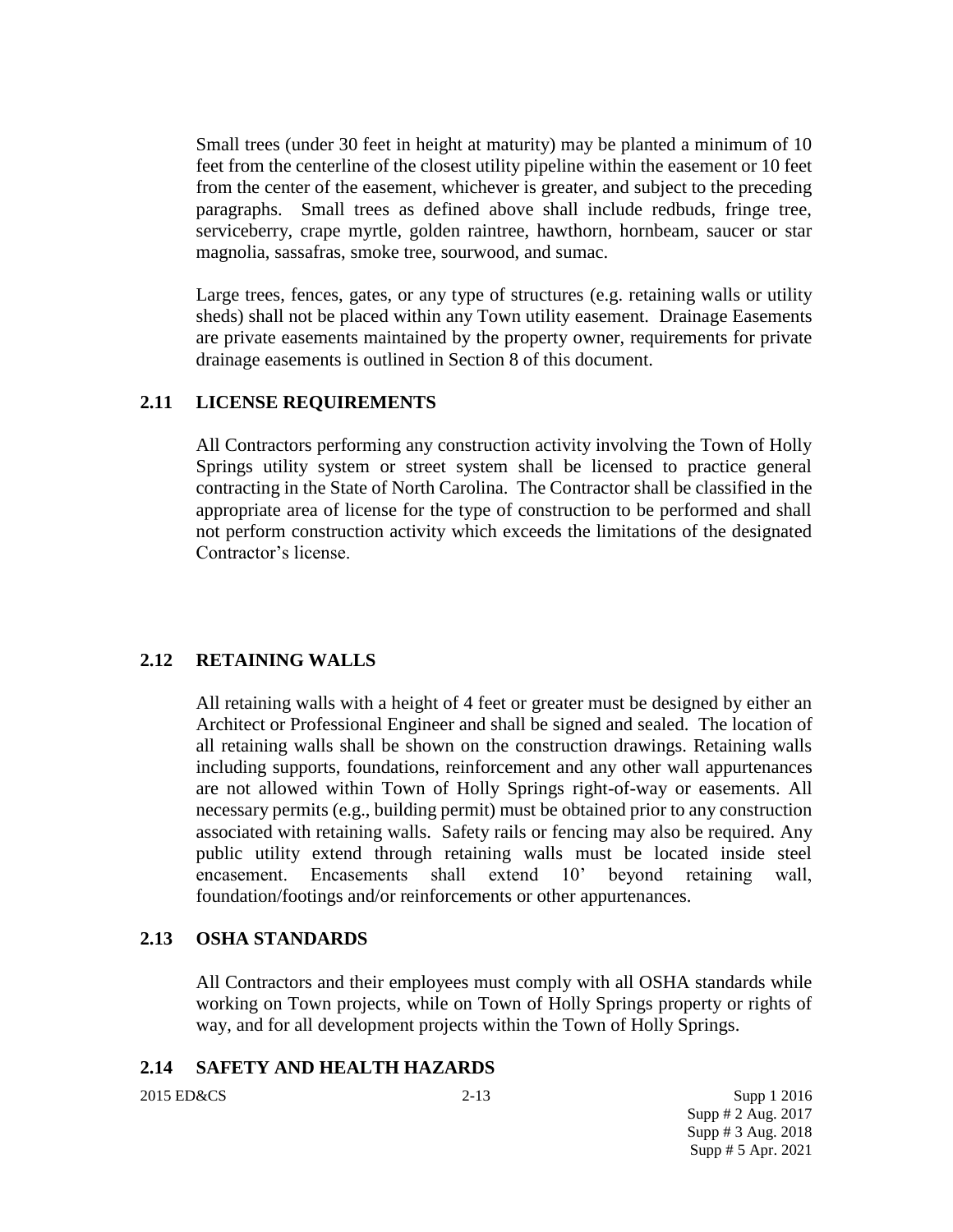The operations of any Contractor shall not expose Town of Holly Springs employees or residents to any hazardous chemicals or other occupational safety and health hazards. All Contractors working on Town projects or on Town of Holly Springs property or rights of way shall inform every individual who enters the project concerning hazardous chemicals which the Contractor might be using and to which the individual might become exposed by working in that area.

## **2.15 GEODETIC MONUMENTS**

The Town of Holly Springs has installed a local geodetic monumentation grid, tied to NAD83, within and surrounding the Town limits. All surveyed information (when any portion of the project in design is within 2000 feet of the Town's geodetic monument) shall reference the nearest monument and shall be clearly noted on the first sheet of both construction plans and As-Builts submitted to the Town.

### **2.16 FAILURE TO RESPOND**

Where the Project Owner does not respond to directives by the Town to complete certain repairs and/or work that, in the Town's opinion, causes a safety hazard or the potential for damages, the Town may have such work performed and charge the project owner all associated expenses plus a 25% mobilization fee (examples: trench repairs, street washing, etc.). This section shall not create an obligation of the Town to undertake such work or to be liable in any way for failure to undertake such work.

### **2.17 DUMPSTER PADS**

The dumpster pad shall be designed and graded to minimize the amount of rainwater entering the dumpster pad area. Dumpster pads must be a minimum 20 feet from any curb inlet or yard inlet for stormwater collection. The outfall of any stormwater pipe that drains the area where a dumpster pad is located should traverse a minimum of 50 feet of vegetated area before reaching the bank of the watercourse. Where dumpster pads are adjacent to a watercourse and where stormwater drains in sheet flow directly into the watercourse, a minimum landscape area of 50 feet should be maintained between the pad and the bank of the watercourse. Dumpster pads cannot include area drains that connect to the sanitary sewer system.

### **2.18 CAR WASH STATIONS**

Car wash stations for residential use, including single and multifamily developments, shall not be permitted.

### **2.19 UNDERGROUND POWER**

2015 ED&CS 2-14 Supp 1 2016 Supp # 2 Aug. 2017 Supp # 3 Aug. 2018 Supp # 5 Apr. 2021